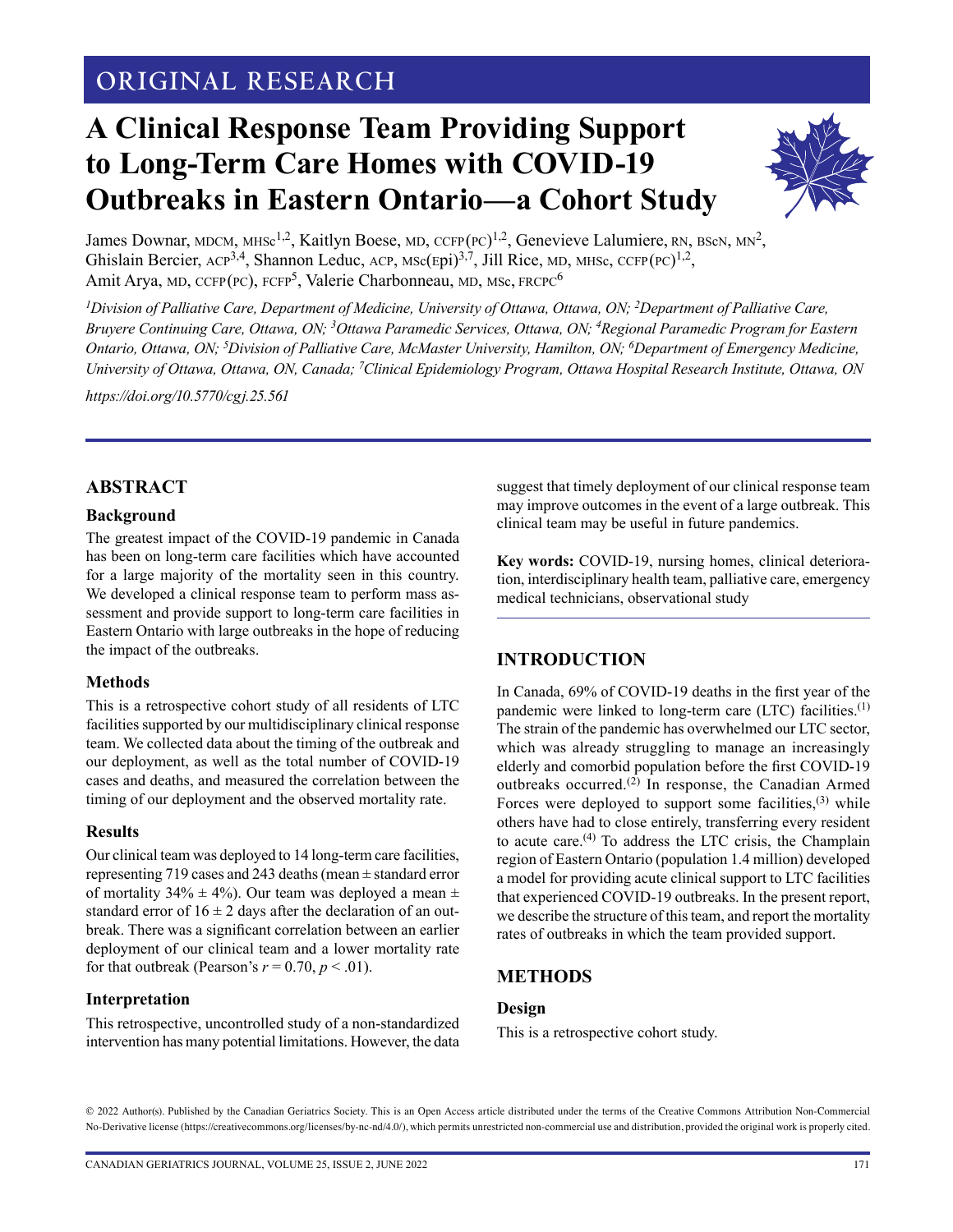#### **Setting**

Fourteen LTC facilities in the Champlain Region of Eastern Ontario supported by our multidisciplinary clinical response team.

## **Participants**

All residents of LTC facilities in which there was a COVID-19 outbreak with 10 or more residents infected. Our clinical team was deployed between April 2020 and February 2021.

## **Intervention**

A description of team workflow has been published previ- $\text{ously}^{(5)}$  but is provided here. A multidisciplinary team consisted of three to six clinicians with acute care and community experience, as well as training in palliative and end-of-life care (e.g., physicians, nurses, and community paramedics) was deployed to LTC facilities when requested by the facility after a COVID-19 outbreak was declared. Given the scale of the outbreaks in some facilities, our team adopted a "mass casualty" approach—triaging a large number of individuals to identify those who required further assessment and treatment. All team members autonomously conducted a focused assessment of each COVID-19–positive (COVID-19+ve) resident and other residents on a ward with many COVID-19+ve residents. We took a focused history (respiratory, gastrointestinal, or constitutional symptoms), assessed for signs of respiratory distress, lethargy or mental status different than baseline, and measured transcutaneous oxygen saturation. Anyone with dyspnea, respiratory distress, lethargy or low oxygen saturation was "flagged" for follow-up. To minimize PPE use and maximize efficiency, one team member documented while the others assessed residents individually. We used different team members for COVID-19+ve and COVID-19-ve residents to reduce the risk of transmission. Gloves were changed and saturation probes cleaned with anti-infective wipes between each assessment, and gowns were changed after encounters with COVID-19+ve residents, if close care was provided in non-cohorted wards.

Each "flagged" patient was reviewed with the facility staff to know their baseline and the time course of any symptom. We also obtained a focused medical history to determine whether symptoms/signs could be related to a cause other than COVID-19. Finally, we assessed the facility's ability to deliver the care required (e.g., supportive, palliative), and discussed goals of care with each "flagged" person (or their substitute decision-maker) to determine whether the person could be safely treated on site, or if they required a transfer to acute care. We also provided for, or arranged for, frequent follow-up for residents at risk of deterioration in the following days or weeks, before handing care back entirely to the medical team normally responsible for patient care at the facility.

#### **Variables**

We collected the date that each outbreak was declared, the total number of resident cases, and total number of deaths for each facility from publicly available databases published by the public health units of Ottawa and Eastern Ontario.<sup>(6)</sup>

#### **Statistical Methods**

The decision to deploy our team was not random; we were generally asked to respond to larger outbreaks and/or outbreaks in facilities that were struggling with staffing. Thus, it would not be appropriate to assess the effectiveness of our team by comparing outcomes in facilities where we were deployed to those where we were not deployed. Instead, we used Pearson's *r* test to compare the mortality rate of outbreaks at each facility based on the delay between the declaration of the outbreak and the deployment of the clinical team. Statistical comparisons were performed using StatPlus:mac v7.3.32 (AnalystSoft, Walnut, CA).

# **RESULTS**

Between March 2020 and February 2021, 18 LTC and 12 assisted living facilities (ALF) in the Champlain region experienced outbreaks of COVID-19, with 10 or more residents infected (30 facilities, 1173 cases, 325 deaths (overall 28% mortality).<sup>(6)</sup> Our clinical teams were deployed to 14 of these facilities (11 LTC, 3 ALF), representing 719 cases and 243 deaths (mean  $\pm$  standard error of mortality 34%  $\pm$  4%). Our team was not deployed to 16 facilities (7 LTC and 9 ALF), accounting for 454 cases and 82 deaths (overall 18% mortality). The mean  $\pm$  standard error of the time from declaration of the outbreak (when two or more COVID-19 infections were identified in the same facility within 14 days and were presumed to be acquired in the facility) to deployment of the clinical team was  $16 \pm \text{days}$ . There was a significant correlation between an earlier deployment of our clinical team and a lower mortality rate for that outbreak (Figure 1; Pearson's  $r = 0.70, p \le 0.01$ .

Most COVID-19+ve residents did not have worrisome symptoms or clinical signs on initial assessment, but the most common COVID-19 clinical problems we encountered were hypoxemia, dyspnoea, fatigue, anorexia, and dehydration. We did not collect specific data about each intervention provided, but roughly one-third to one-half of patients assessed would ultimately require an intervention during our follow-up period, which often lasted one to two weeks. The most common interventions were the addition of corticosteroids, antibiotics, oxygen therapy, and/or comfort medications, which occurred in approximately one-third of patients assessed. Less frequent interventions included subcutaneous hydration or transfer to acute care, which occurred in fewer than 5% of people we assessed.

# **DISCUSSION**

In this retrospective cohort study of a clinical response team providing support to LTC facilities experiencing large COVID-19 outbreaks, we found that there was a significant correlation between an earlier deployment of our clinical team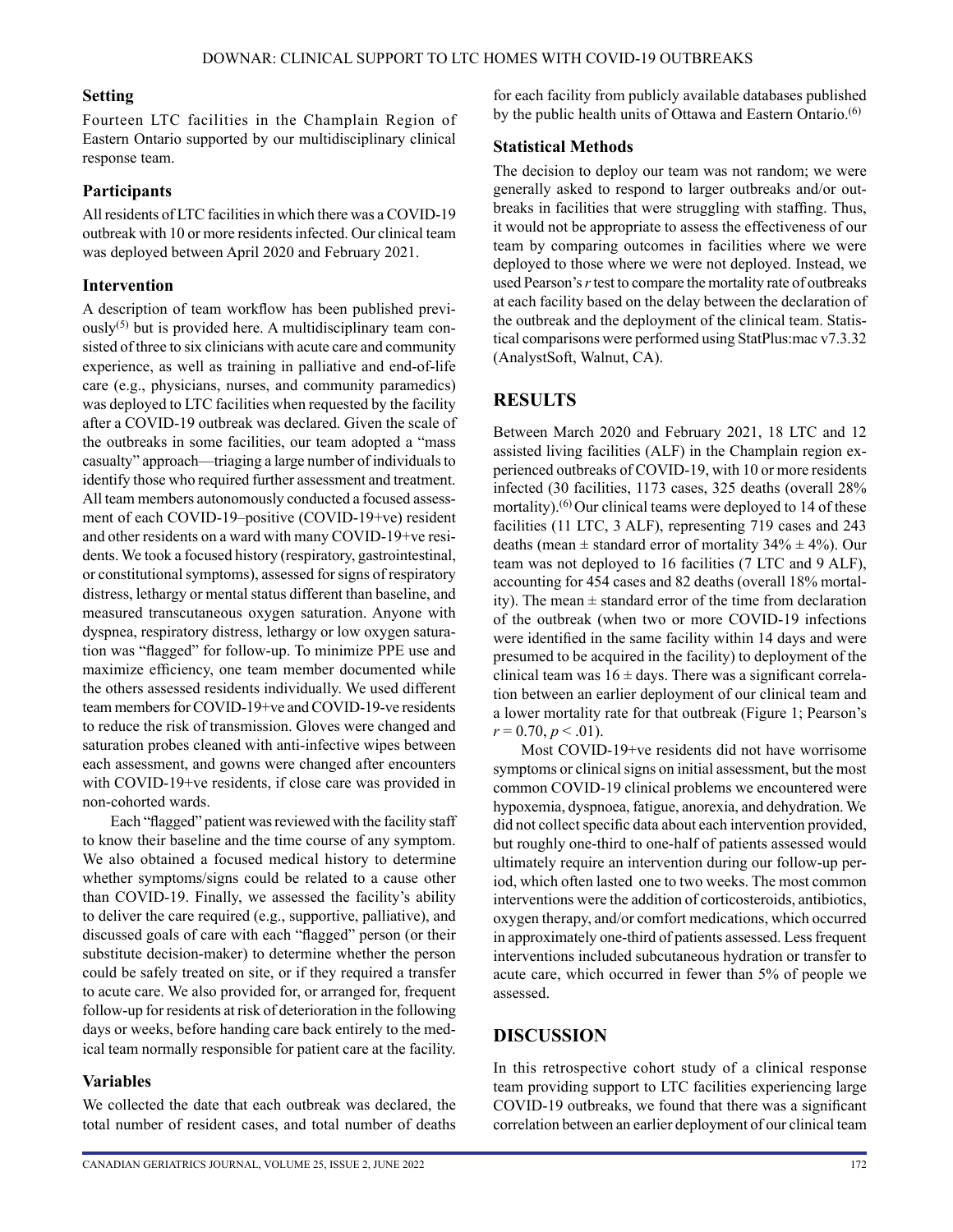# DOWNAR: CLINICAL SUPPORT TO LTC HOMES WITH COVID-19 OUTBREAKS *Mortality and Response Team Deployment*



FIGURE 1. Mortality and response team deployment

and a lower mortality rate for that outbreak, suggesting there may have been a benefit to the intervention.

Because of the high mortality rate seen in many outbreaks and the common preference for comfort-focused care among LTC residents, our team had a strong palliative care component. However, the focus of the team was on immediate medical and symptom management needs, rather than traditional, holistic palliative care that addresses physical, psychological, social, and spiritual needs, which would be included in a comprehensive palliative care consultation. In outbreaks that can feature >100 COVID-19+ve residents and as many as a dozen acutely deteriorating residents at one time, comprehensive palliative care consultations are not feasible. The inclusion of community paramedics expanded our clinical capacity without taxing other health-care professionals from local facilities. Finally, although our team did address acute non-COVID–related medical needs, we didn't manage chronic, non-urgent medical issues. The LTC home's medical record and LTC home staff's knowledge of residents provided information regarding a resident's baseline function and comorbidities, which allowed for a more nuanced assessment of a change in condition.

#### **Limitations**

Our study has several limitations. Due to the dynamic evolution of the COVID-19 crisis, our intervention was not standardized across sites and over time, and so we cannot repeat this study or conclude that our team was responsible for any specific effect. Furthermore, this was an uncontrolled, retrospective study, and the decision to deploy the team and the timing of the deployment were not random. Deployment time was influenced by communication between health professionals, the regional public health authorities, and the regional incident command structure. Thus our finding that earlier deployment was associated with lower mortality could have been confounded by other unmeasured variables, such as COVID-19 variants or staffing levels in the facility. However, this type of analysis has been used in previous observational studies in situations where a randomized trial was impossible to infer that both the intervention itself, and the timing of the intervention, may have a beneficial effect on outcomes.  $(7,8)$ We also did not directly measure symptom scores or distress levels, but we received numerous expressions of gratitude from residents, family members, and staff for supporting them through the crisis.

#### **CONCLUSION**

While our intervention was designed specifically for the LTC setting, elements of this approach could be applied to other congregate care settings. As we have gained a better awareness of the challenges facing the LTC sector both in pandemic and "normal" times,  $(9)$  we are better able to understand why clinical response teams like ours were needed in the first place. We hope that public health measures, LTC reforms, and advances in research will mean that our team will rarely be needed in the future, if at all.

#### **ACKNOWLEDGEMENTS**

The authors wish to acknowledge the courage, dedication, and sacrifices of those most affected by the crisis in long-term care facilities, including the residents and their family members, front-line staff, and managers.

# **CONFLICT OF INTEREST DISCLOSURES**

The authors declare that no conflicts of interest exist.